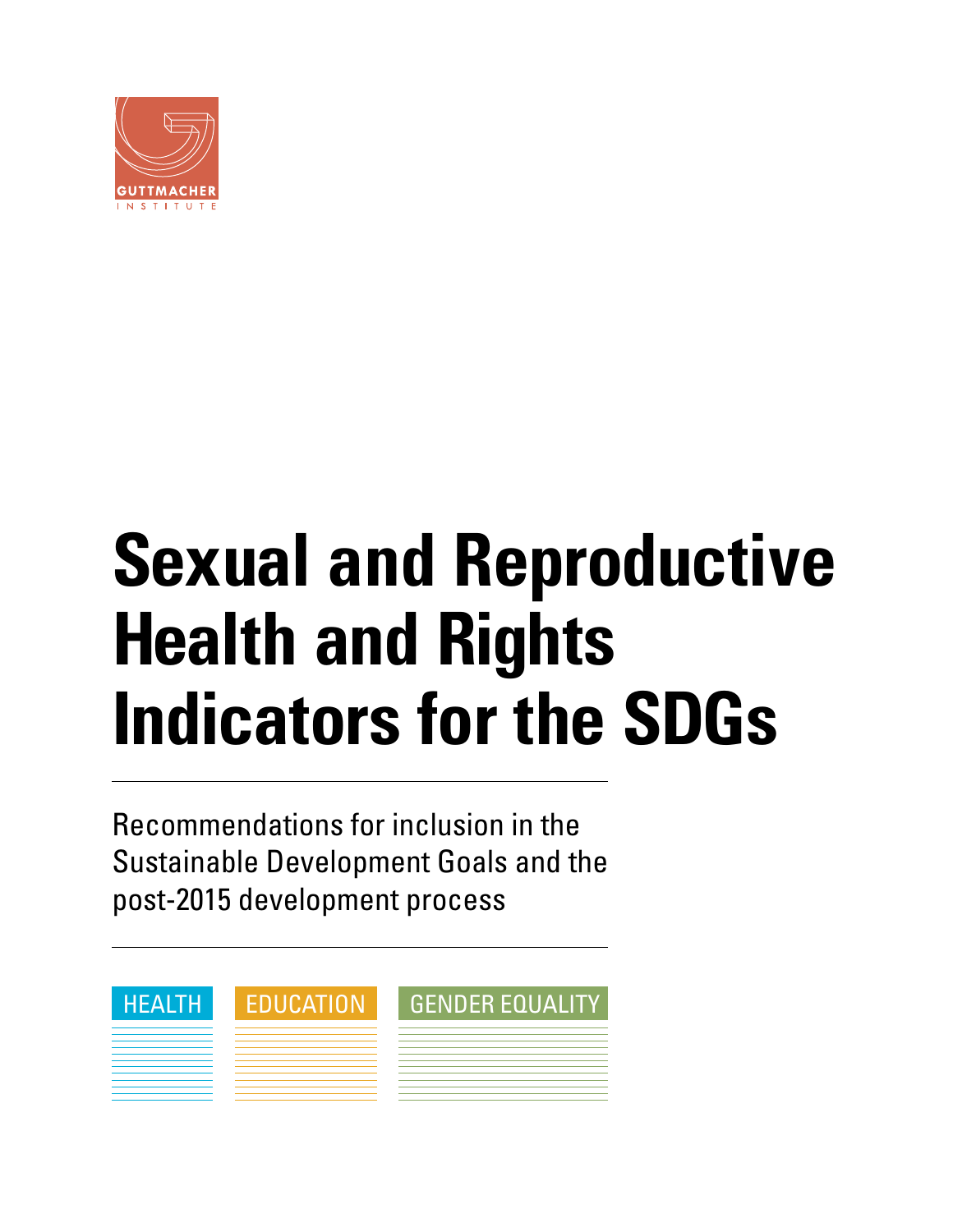**The Sustainable Development Goals (SDGs) will help lay the foundation for health and development over the next 15 years. The goals come with targets and indicators for measuring global progress on that topic area. This se** he Sustainable Development Goals (SDGs) will help lay the foundation for health and development over the next 15 years. The goals come with targets and indicators for measuring global progress on that topic area. This set of recommended indicators focuses on the incorporation of sexual and reproductive health and rights (SRHR) into the SDGs. to three: health (Goal 3), education (Goal 4) and gender equality (Goal 5). Use at the global level of measureable indicators that are applicable to all countries, such as the ones laid out in this document, will help establish international benchmarks over the coming 15-year period for improving access to critical services and information and promoting individual autonomy related to sexual and reproductive health.

Due to realistic constraints on money, time and capability, very few indicators per SDG target will likely be used at the global level, but governments may adopt more comprehensive lists of indicators for national use. The compilation of indicators in this document can be used by countries to monitor progress toward advancing SRHR and the broader goals that attainment of SRHR underlies. Moreover, these recommendations can guide country-level conversations on data gaps and measurement system needs related to SRHR.

These proposed indicators constitute only a part of a larger SRHR agenda that builds on the framework set out in the International Conference on Population and Development (ICPD) Programme of Action.1 Yet they address key areas of SRHR that can be implemented immediately using data where available, while proposing directions for future research toward measuring progress in other SRHR priority areas.

#### **Development of the Indicators**

The Guttmacher Institute began work on this list of high-priority SRHR SDG indicators in late 2014.2 This process involved review, research and analysis, carried out by Guttmacher staff in collaboration and consultation with a range of technical and policy experts, including representatives from international and regional NGOs, the U.S. government and UN agencies. The recommendations presented below take into account advocates' picks for the highest priority SRHR topic areas and the imperative from the UN to limit the number of SDG indicators; they also take into account whether reliable, nationally representative data are available from a significant proportion of countries, are comparable across countries and can be tracked over time.

The recommended indicators in this document cover nine topic areas: contraception, sexual and reproductive health service availability, knowledge about SRHR, adolescent fertility, quality of care (including respect for

rights), prevention of STIs, abortion, comprehensive sexuality education and gender equality in SRHR. They apply to three specific SDG targets (see sidebar).

#### **Aspirational Indicators**

The proposed indicators, to the extent possible, are grounded in existing data collection systems, but truly comprehensive global monitoring will require that some countries expand their statistical systems and NGOs expand their monitoring. Some indicators will require investment in entirely new data collection efforts; other indicators need further work to develop common definitions and data collection methodologies but remain on this list given the critical nature of the topic. These more "aspirational" indicators are identified as such on this list, and information is provided about the work needed to develop them.

#### **Disaggregated Data**

The ability to break down data by subpopulations is crucial to identifying inequities in access to and use of essential services and interventions. Disaggregation of data related to the indicators can help in assessing the scope and impact of health services and policies experienced by different segments of the population. It can also help show where targeted improvements can and should be made to ensure universal access, improve public health and fulfill human rights. Therefore, wherever possible, it is strongly recommended that data be collected in a way that they can be disaggregated by age, sex, urban or rural residence, marital status and wealth. Many other categories, such as disability, education, sexual orientation and gender identity, should also be assessed for inclusion as measurement systems improve and grow in sophistication. The disaggregation of data will be critical to ensuring that appropriate laws, policies and programs exist or are created to respond to, support and promote health and human rights.



#### **HEALTH TARGET 3.7**

*By 2030, ensure universal access to sexual and reproductive health care services, including for family planning, information and education, and the integration of reproductive health into national strategies and programmes.*

#### **EDUCATION TARGET 4.7**

*By 2030, ensure that all learners acquire knowledge and skills needed to promote sustainable development, including among others through education for sustainable development and sustainable lifestyles, human rights, gender equality, promotion of a culture of peace and non-violence, global citizenship, and appreciation of cultural diversity and of culture's contribution to sustainable development.*

#### **GENDER EQUALITY TARGET 5.6**

*Ensure universal access to sexual and reproductive health and reproductive rights as agreed in accordance with the Programme of Action of the ICPD and the Beijing Platform for Action and the outcome documents of their review conferences.*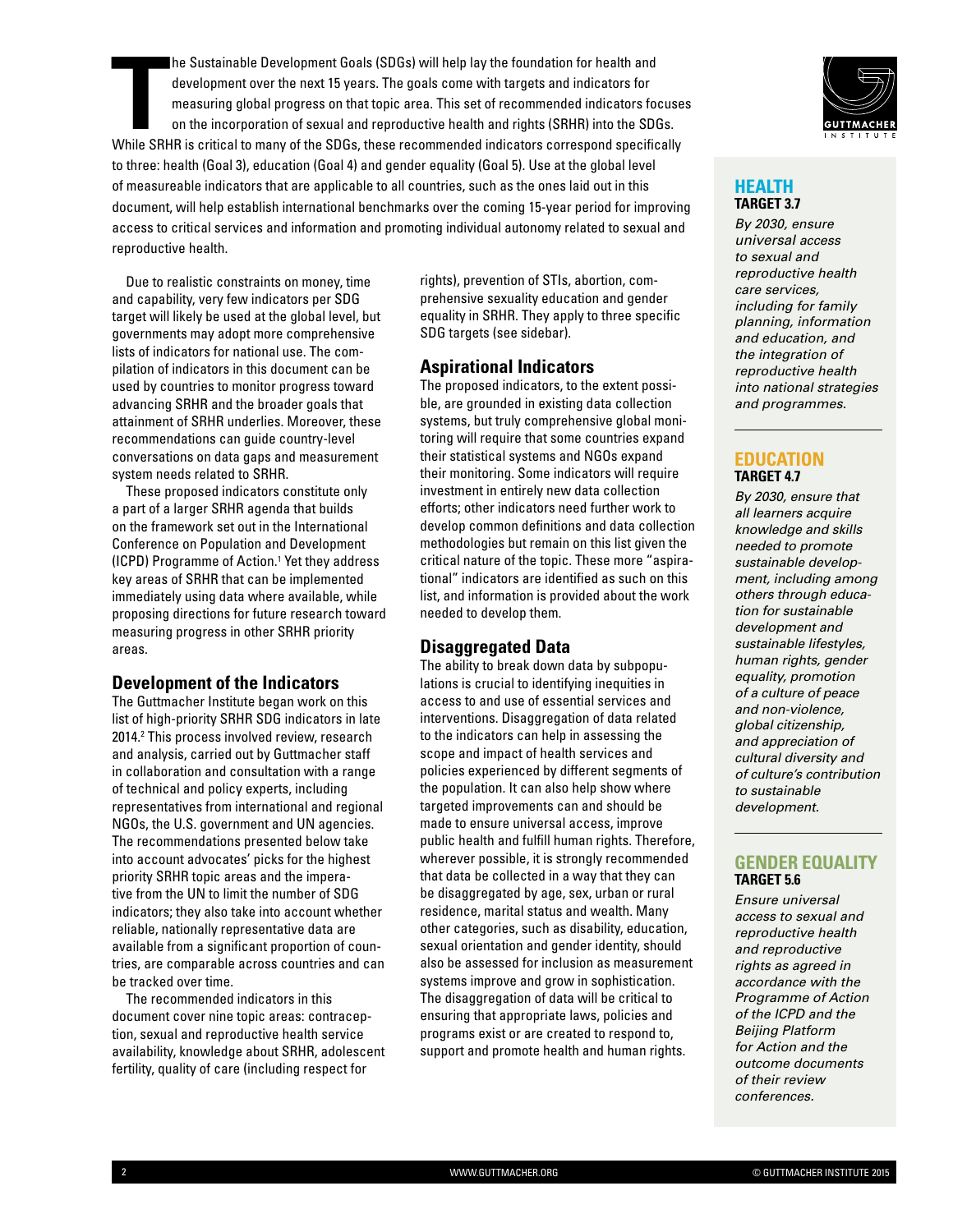

# Recommended Sexual and Reproductive Health and Rights Indicators for Post-2015 Sustainable Development Goals

|                                                                                                                                                                                                                                                            | Measurement |              |
|------------------------------------------------------------------------------------------------------------------------------------------------------------------------------------------------------------------------------------------------------------|-------------|--------------|
| <b>HEALTH GOAL Target 3.7</b>                                                                                                                                                                                                                              | Available   | Aspirational |
| <b>Contraception</b>                                                                                                                                                                                                                                       |             |              |
| . Proportion of family planning demand met with modern contraception                                                                                                                                                                                       | V           |              |
| <b>SRH Service Availability</b>                                                                                                                                                                                                                            |             |              |
| • Proportion of health facilities that provide essential SRH services*                                                                                                                                                                                     | V           |              |
| . Proportion of health facilities that provide postpartum, postabortion and/or HIV services that also provide clients<br>who use those services with contraceptive information and care                                                                    |             |              |
| <b>Knowledge About SRHR</b>                                                                                                                                                                                                                                |             |              |
| . Proportion of young men and women aged 15-24 with basic knowledge about SRHR                                                                                                                                                                             | V           |              |
| <b>Adolescent Fertility</b>                                                                                                                                                                                                                                |             |              |
| • Adolescent birthrate (among women aged 10-14, 15-17 and 18-19) <sup>†</sup>                                                                                                                                                                              | V           |              |
| • Proportion of births to women younger than 20 that were unplanned                                                                                                                                                                                        | V           |              |
| <b>Quality of Care, Including Respect for Rights</b>                                                                                                                                                                                                       |             |              |
| . Proportion of women using contraceptives who were informed about possible side effects of their method and<br>how to deal with them, who were informed about other family planning methods and who participated in the<br>decision to use contraceptives |             |              |
| • Proportion of family planning service sites with at least five modern methods available <sup>t</sup>                                                                                                                                                     | V           |              |
| . Whether universal access to contraceptive and other SRH information and services is included in national policy                                                                                                                                          | V           |              |
| . An indicator reflective of respectful care and human rights in provision of SRH information and services                                                                                                                                                 |             | V            |
| <b>Prevention of Sexually Transmitted Infections</b>                                                                                                                                                                                                       |             |              |
| • Proportion of females who have received the recommended number of doses of HPV vaccine prior to age 15                                                                                                                                                   |             |              |
| • Country includes HPV vaccination in its vaccination program                                                                                                                                                                                              | V           |              |
| <b>Abortion</b>                                                                                                                                                                                                                                            |             |              |
| • Proportion of health facilities that provide care for complications related to unsafe abortion or, where it<br>is not against the law, that provide safe abortion                                                                                        |             |              |
| • Grounds under which induced abortion is legal                                                                                                                                                                                                            |             |              |
| . Number of unsafe abortions per 1,000 women aged 15-44 (or 15-49)                                                                                                                                                                                         |             |              |
| <b>EDUCATION GOAL Target 4.7</b>                                                                                                                                                                                                                           |             |              |
| <b>Comprehensive Sexuality Education</b>                                                                                                                                                                                                                   |             |              |
| . Proportion of schools that serve students in the age range of 12-17 years in which comprehensive sexuality<br>education is available                                                                                                                     |             |              |
| <b>GENDER EQUALITY GOAL Target 5.6</b>                                                                                                                                                                                                                     |             |              |
| <b>Gender Equality in SRHR</b>                                                                                                                                                                                                                             |             |              |
| • Respect for women's sexual autonomy within marriage                                                                                                                                                                                                      | V           |              |
| . Whether universal access to contraceptive and SRH information and services is included in national policy                                                                                                                                                |             |              |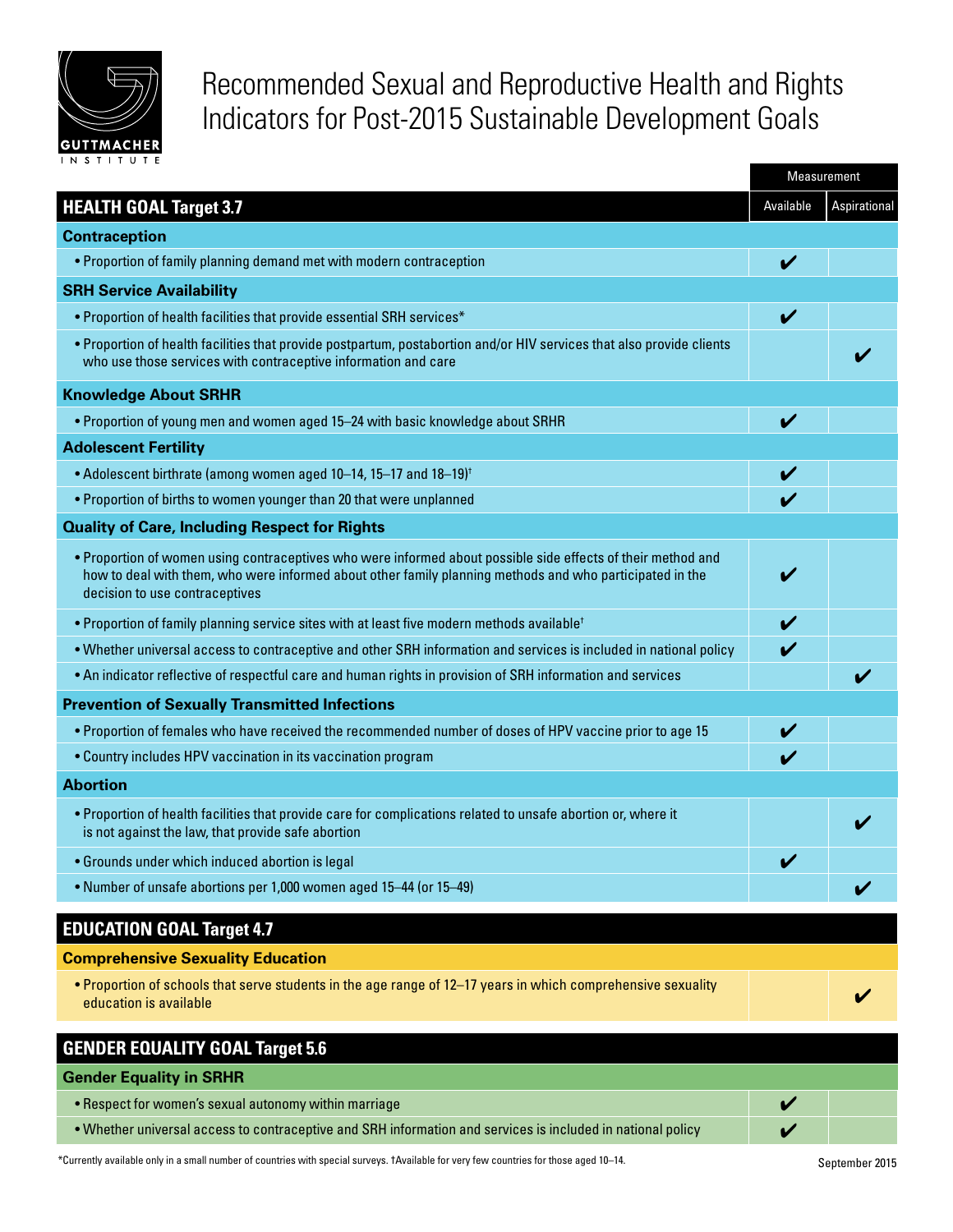

# **Contraception**

#### INDICATORS

**• Proportion of family planning demand met with modern contraception**

#### **• Rationale and rights**

Contraceptive services are essential for individuals and couples who wish to plan and space their pregnancies. Yet at least 225 million women in the developing world have an unmet need for modern contraception.\*3 The indicator measuring the proportion of family planning demand met with modern methods affirms the right of individuals and couples to time, space and plan pregnancies. This indicator addresses the health and human rights standards and principles of availability, accessibility and nondiscrimination.4-6

Demand for family planning met with modern contraception is defined as the proportion of married or in-union women aged 15–49 who use modern methods, divided by the total demand for family planning, i.e., all those at risk of unintended pregnancy. Total demand for family planning is calculated by adding the number of women who report using a modern contraceptive method to the number of women who have an unmet need for family planning. In other words, it comprises all women who are sexually active and fecund and who want to delay pregnancy by at least two years or do not want to have any more children.

It is important to recognize that women who do not want to become pregnant may not be using contraceptives for a variety of reasons, including concerns about side effects, opposition from their partner or other family members, the perception that they are not at risk of pregnancy, and lack of knowledge about or access to contraceptive services. To address women's concerns, improvements are needed in the quality and accessibility of family planning services and the range of methods available. More work is also needed to develop and field measures that take into account men's childbearing intentions and demand for family planning, both in their own right and as women's partners.

#### **• Data source/modes of measurement**

Data for calculating this indicator are available from national surveys, such as Demographic and Health Surveys (DHS) and Multiple Indicator Cluster Surveys (MICS). Estimates can be disaggregated by socioeconomic factors that are collected in those surveys.

#### **• Strengths and weaknesses**

Data on demand for family planning and use of modern contraception are readily available for many countries around the world and can be disaggregated to examine equity and socioeconomic characteristics. However, some data sources for this indicator only capture women who are married or in union, omitting single women who want to delay or limit childbearing. Expansion to include all women of reproductive age and extension of surveys to more countries will allow greater coverage of countries and comparability across countries and over time.

\*Modern contraceptive methods include hormonal implants, IUDs, female and male sterilization, hormonal pills, injectables, male and female condoms and other supply methods, and modern methods of periodic abstinence.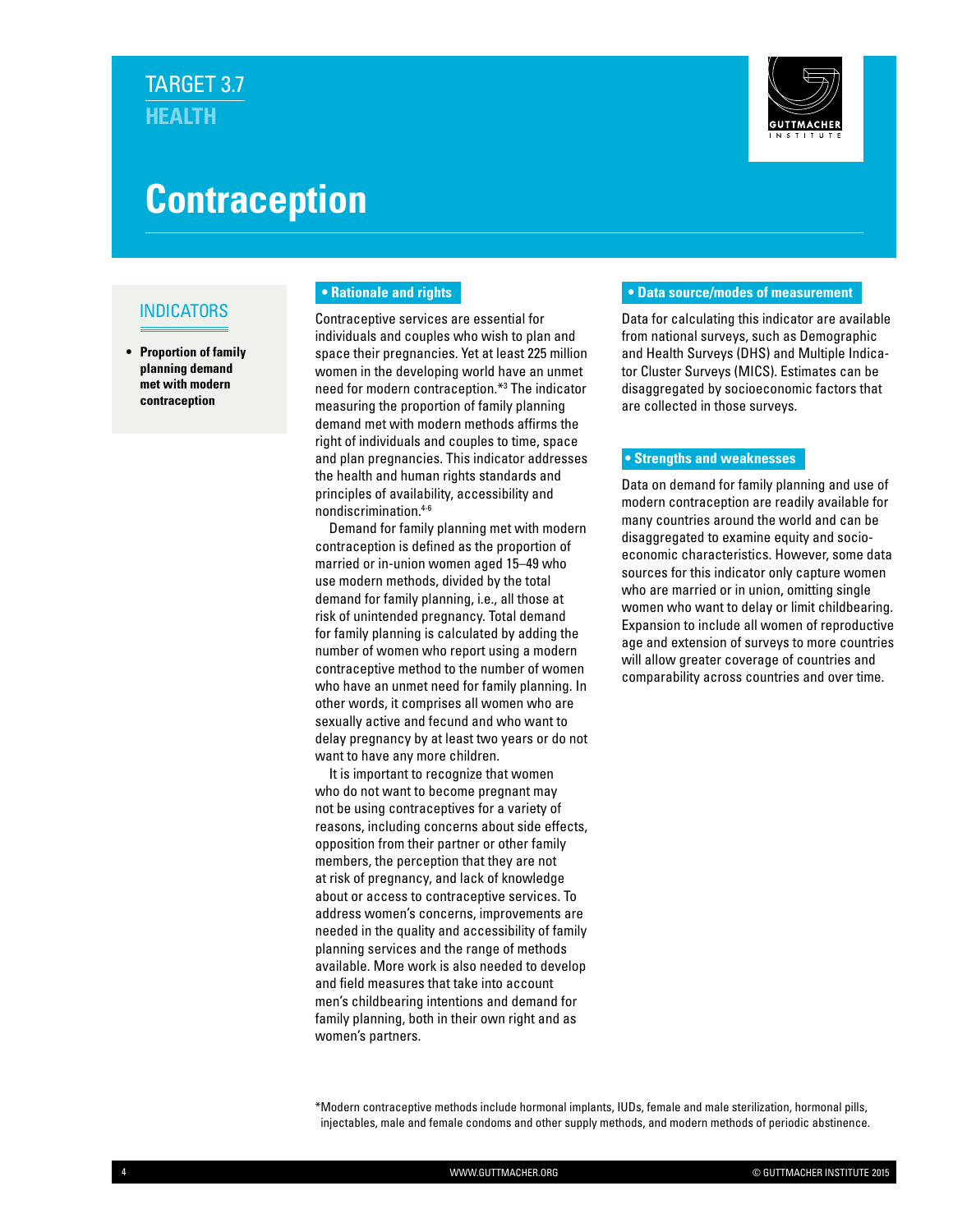



#### INDICATORS

- **• Proportion of health facilities that provide essential SRH services**
- **• Proportion of health facilities that provide postpartum, postabortion and/or HIV services that also provide clients who use those services with contraceptive information and care (aspirational)**

#### **• Rationale and rights**

The ICPD Programme of Action defines the sexual and reproductive health services that should be universally accessible to women and adolescents through the primary health care system: family planning; maternity care; prevention and treatment of infertility; abortionrelated care; and prevention, detection and treatment of STIs.<sup>1</sup> Ensuring universal access to quality services, free of discrimination, coercion or violence, has been a core aim of the SRHR community since 1994, and is seen as an essential aspect of reproductive rights. Integration of sexual and reproductive health services, especially the integration of contraceptive services with HIV testing, treatment and care and with antenatal and postpartum care, has also emerged as a global priority within SRHR because such integration may help increase access for populations who may otherwise lack regular access to sexual and reproductive health care, including adolescents, people living with HIV and people with disabilities.<sup>4</sup> Integration of services may also facilitate more comprehensive, effective and convenient care for women who may need multiple types of services at once, for instance, contraception and STI care, or delivery care and HIV treatment.

Perspectives on what SRHR services are defined as essential, the level of the health system at which each service should be provided and the extent to which they should be provided in an integrated fashion vary depending on the capacity and structure of national health systems. The service components recommended for this indicator include:

- Access to at least five modern methods of contraception
- HIV prevention, testing and referral for treatment
- Maternity care, including antenatal care, skilled attendance at birth, and emergency obstetric and newborn care
- Prenatal syphilis screening and/or referral
- Care for complications related to unsafe abortion or, where it is not against the law, provision of safe abortion

Indicators reflecting key elements of quality of care related to sexual and reproductive health services are presented in a following section. Integration of contraceptive information and services with other sexual and reproductive health services, such as postpartum, postabortion and HIV care, addresses the importance of continuity of care across women's reproductive life stages.

#### **• Data source/modes of measurement**

Data to measure provision and integration of basic health services come from facility-based assessments, such as the DHS Service Provision Assessments and the World Health Organization (WHO) Service Availability and Readiness Assessment, or from health systems data. Most of the relevant questions are already included in these surveys, but some additions will be needed to cover all the specific services in this indicator. Questions to assess integration of contraceptive care with postpartum, postabortion and HIV services have been developed and used by Performance Monitoring and Accountability 2020 and could be adopted into other facility surveys.

#### **• Strengths and weaknesses**

The health services covered by these indicators are limited, reflecting the data that are available and the data collection methods currently in use. At the country level—and perhaps eventually at the global level—the package of services could be expanded (for instance, to include provision of youth-friendly services, prevention and management of infertility or treatment for cancers of the reproductive system), as long as a basic set of services is defined across all countries for comparability. Facility-level data for each country can be disaggregated by geographic area, level of the health system and type of provider (government, private or nongovernmental). While this disaggregation does not directly measure access and use by people of different characteristics (since data refer to health facilities rather than clients), differences in service availability by facility characteristics provide some insight into accessibility across client subgroups.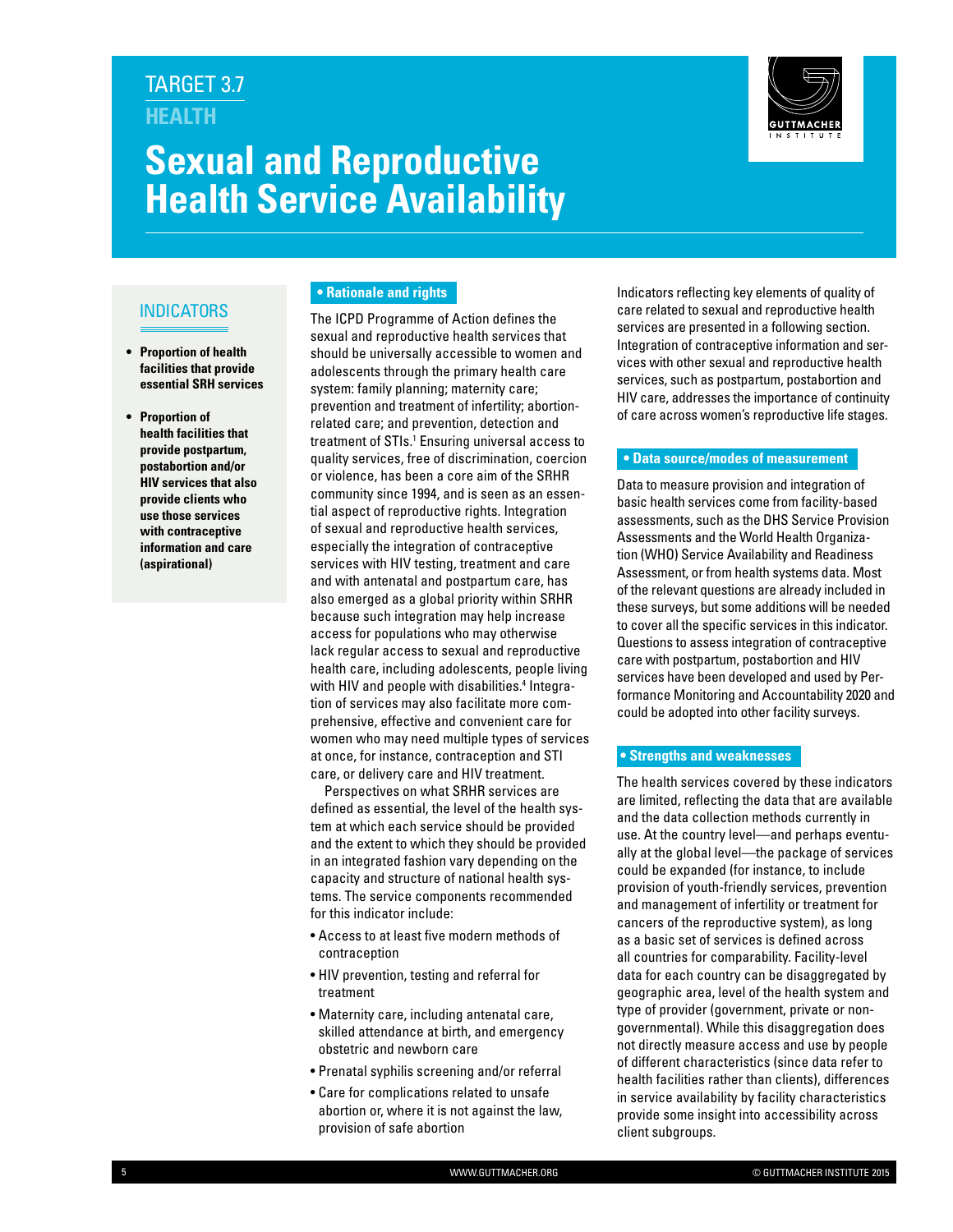



#### INDICATORS

**• Proportion of young men and women aged 15–24 with basic knowledge about SRHR**

#### **• Rationale and rights**

Access to high-quality, evidence-based, comprehensive sexuality information is vital for young people. Evidence suggests that SRHR knowledge, such as that provided by comprehensive sexuality education, can help young people make healthy, informed choices when it comes to their reproductive lives. Adolescents may learn about SRHR through many informal channels, including media, family and friends, as well as at school. The extent to which comprehensive sexuality education is provided through the school system, and the quality of that education, are challenging to measure (though an indicator focused specifically on comprehensive sexuality education is recommended for Target 4.7 under the education goal). The proposed health indicator is intended to capture young people's SRHR knowledge more broadly.

To meet the indicator's criteria for having "basic knowledge about sexual and reproductive health and rights," a respondent would need to demonstrate the following three components, taken from the DHS:

- Awareness of at least three modern contraceptive methods
- Knowledge of the following ways of reducing the chances of sexual transmission of HIV:
	- Having just one uninfected sex partner who has no other sex partners
	- Using a condom every time one has sex
- Belief that a husband is *not* justified in hitting or beating his wife if she refuses to have sex with him

This indicator reflects the rights of adolescents to have access to high-quality, accurate information that can assist them with informed decision-making.

#### **• Data source/modes of measurement**

This indicator is calculated with data available from the DHS and other surveys. Since the data are suvey-based, disaggregation by age and other characteristics is feasible.

#### **• Strengths and weaknesses**

This indicator directly measures individuallevel knowledge about sexual and reproductive health, as well as attitudes about sex, gender roles and autonomy. These measurements are not restricted to individuals in school and therefore may capture the most vulnerable adolescents. However, some countries do not survey men, and a small number of countries may not ask some of the component questions. Such surveys need to be expanded to fully cover this indicator's components. This indicator should be calculated and monitored separately for females and males.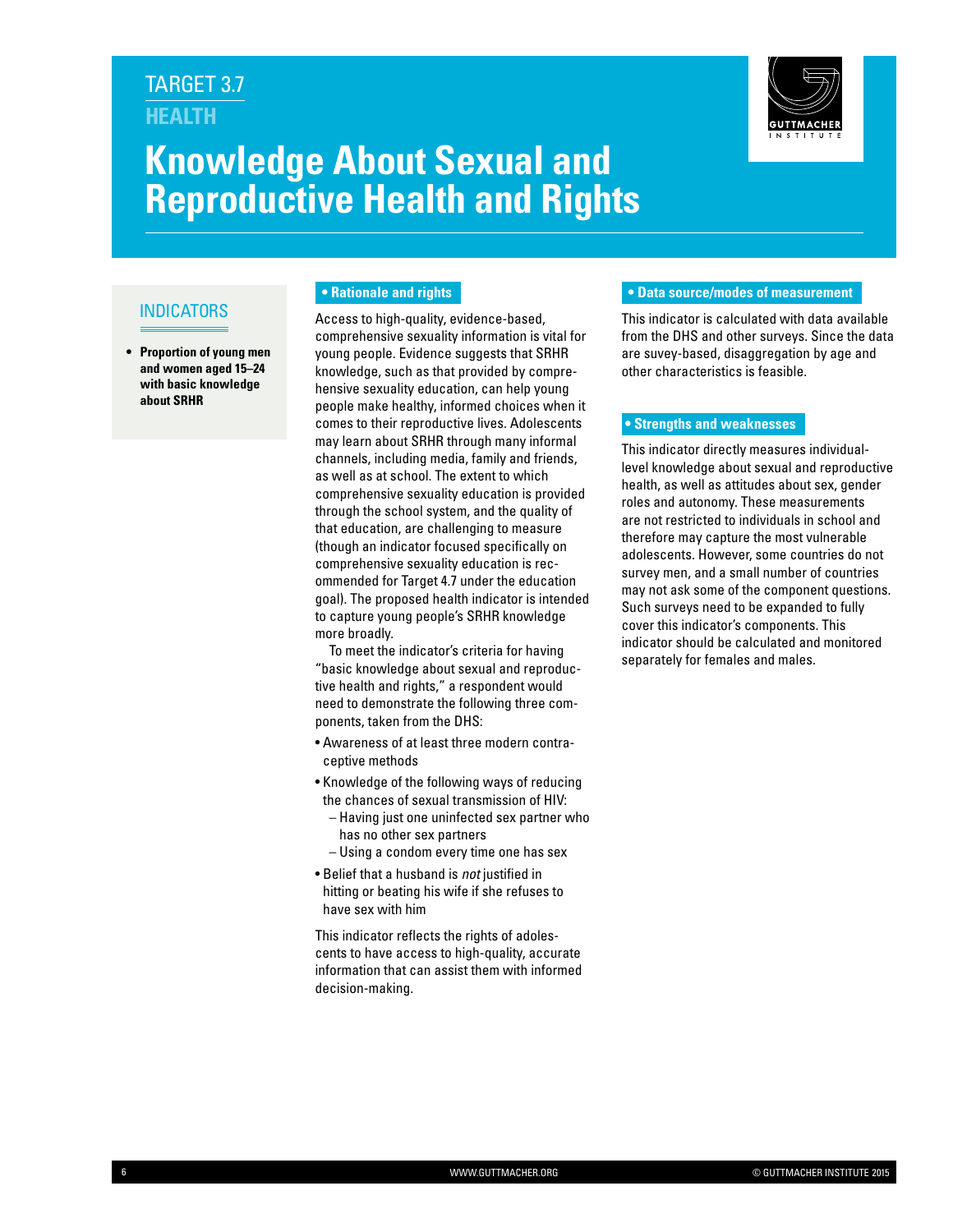

# **Adolescent Fertility**

#### INDICATORS

- **• Adolescent birthrate (among women aged 10–14, 15–17 and 18–19)**
- **• Proportion of births to women younger than 20 that were unplanned**

#### **• Rationale and rights**

Early childbearing can have a negative impact on young people's ability to complete their education, gain job skills and employment, and foster health and well-being for themselves and their future families.<sup>3</sup> It can also both reflect and cause social and economic disadvantages, perpetuating cycles of poverty. In many countries, adolescents lack access to sexual and reproductive health services and may face age-based discrimination and social isolation, especially if they are unmarried while pregnant or parenting.<sup>7</sup> Adolescents who are sexually active and want to delay childbearing have some of the highest levels of unmet need for contraception.3 Monitoring fertility trends and planning status of pregnancies across adolescent age-groups is crucial to assessing whether services are addressing the specific sexual and reproductive health service needs of adolescents.

While the right to health care—including sexual and reproductive health services—is not universally acknowledged for adolescents, the 1994 ICPD Programme of Action affirmed that young people have the right to the highest standards of sexual and reproductive health, accessible and confidential care, and accurate information.8

The recommended indicators acknowledge that adolescent childbearing sometimes occurs among very young (10–14) and young (15–17) adolescents; at these ages, childbearing carries elevated health risks, including for maternal and newborn mortality and morbidity.9 Tracking fertility among younger adolescents can help document the scope of early childbearing and can potentially highlight the impact of harmful practices such as child marriage. Births to older adolescents aged 18–19 more often, though not always, are planned and occur within union. The indicator on the proportion of adolescent births that are unplanned identifies the extent to which adolescent mothers want to delay or space their births, another sign of how well their reproductive goals and health needs are being met.

#### **• Data source/modes of measurement**

Data for constructing adolescent fertility rates are available from country vital statistics, compilations such as UN Population Division surveillance and national surveys such as DHS and MICS. Data on planning status of recent births are collected by DHS and MICS and can be disaggregated.

#### **• Strengths and weaknesses**

Disaggregation is limited in many vital statistics systems, and therefore in the UN Population Division surveillance, because few characteristics of women giving birth are collected across all countries. Data collection may need to be expanded to capture more sociodemographic information on women giving birth. The UN Population Division birth data do not include births to women younger than 15 and should be expanded. Vital statistics systems are weak in many countries, and while they are being improved, survey-based indicators are often needed to provide disaggregation by multiple characteristics. In most countries, there are few births among young adolescents aged 10–14, making disaggregation infeasible and hindering accurate identification of differences in rates across countries and over time. Planning status of births is based on women's own reports and this retrospective information is likely to underestimate unplanned fertility. These survey-based data can be disaggregated by subgroup, including age, so long as sample sizes are adequate.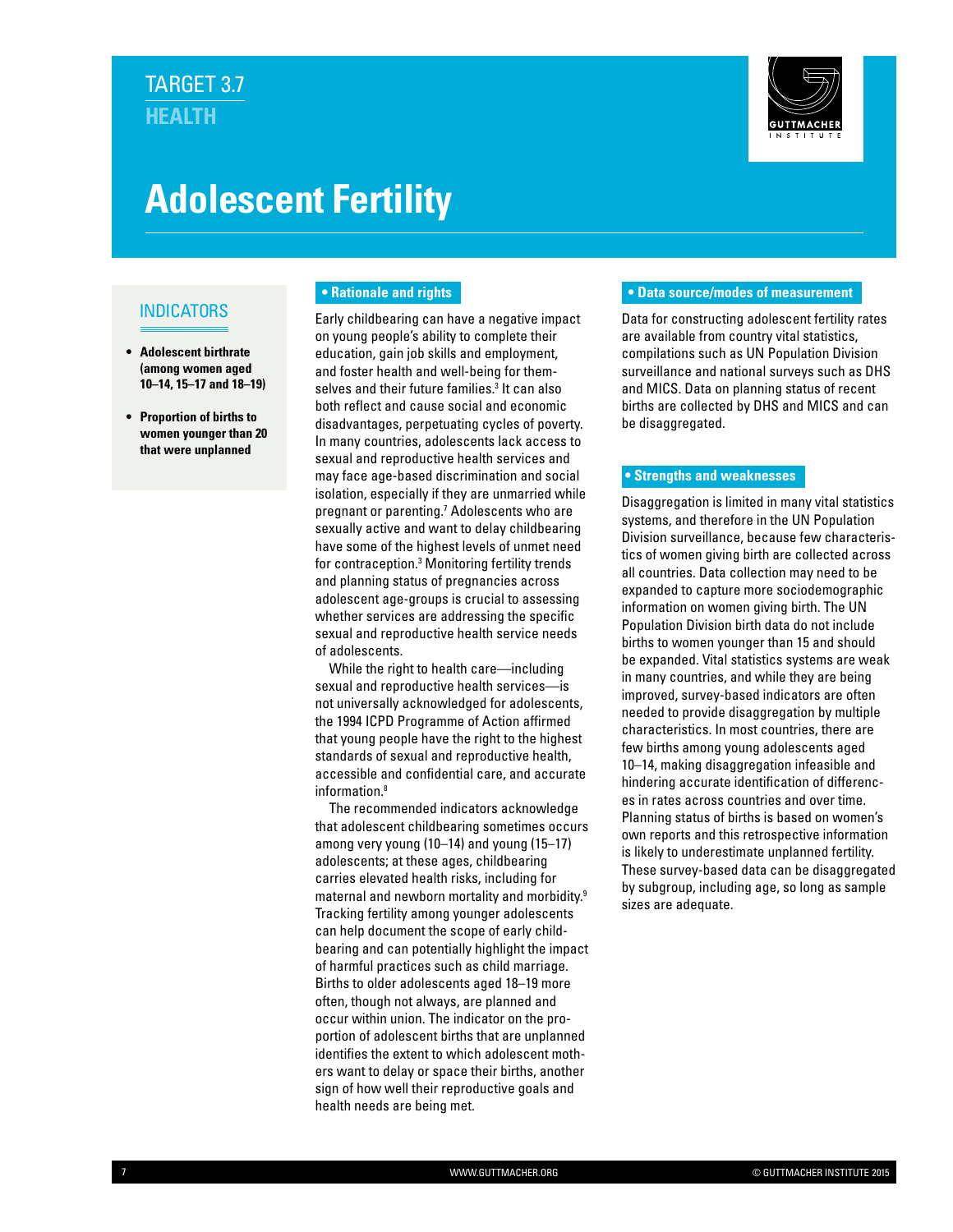# **Quality of Care, Including Respect For Rights**



#### INDICATORS

- **• Proportion of women using contraceptives who were informed about possible side effects of their method and how to deal with them, who were informed about other family planning methods and who participated in the decision to use contraceptives**
- **• Proportion of family planning service sites with at least five modern methods available**
- **• Whether universal access to contraceptive and other SRH information and services is included in national policy**
- **• An indicator reflective of respectful care and human rights in provision of SRH information and services (aspirational)**

#### **• Rationale and rights**

Even where available, SRH services may not always be of high quality. High-quality services should provide access to full information, enable clients to make informed choices, and treat clients with dignity and respect. The recommended indicators aim to capture important aspects of the concepts of quality of care and respect for rights as they relate to SRH, including access and coverage, choice of and information about contraceptive methods, availability of supplies, and political commitment to providing rights-based and respectful SRH information and services. Adopted together or separately, these indicators provide information on whether family planning and other sexual and reproductive health services meet the standards of care that people deserve.

#### **• Data source/modes of measurement**

Data for the first indicator are available from DHS for women aged 15–49 and may be disaggregated by women's age and other characteristics. Following DHS methodology, the indicator is calculated for current users of female sterilization or the IUD, injectable, implant or pill who began their current period of method use in the past five years. Receipt of information is measured as of when they started their most recent period of use, and women's participation in contraceptive decision-making is established by survey responses indicating having made the decision to use a method mostly by themselves or jointly with their husband or partner.

Data on the second indicator are currently gathered through the DHS Service Provision Assessment and the WHO Service Availability and Readiness Assessment, the PMA 2020 survey, gathering information from facilities on what, if any, contraceptive methods are offered and whether commodities are currently available.

The indicator on national policy may use or adapt information from the WHO Policy Indicator Survey on adolescent health, the DELIVER Project Contraceptive Security Indicators, the ICPD Beyond 2014 Global Survey and other NGO sources. Relevant policies include access to contraceptive services and sexual health information without limitations related to age or authorization from or notification of a spouse, parent or guardian.

#### **• Strengths and weaknesses**

The first indicator addresses two key aspects of rights: being informed and having choices. However, receiving information about a variety of methods does not equate to having access to those methods. DHS data on who made the decision to use contraception (and therefore application of this indicator) is limited to women who are married or in union. This question should be asked of all contraceptive users, including unmarried women. Questions on whether or not a user has been informed about side effects, how to deal with side effects, other family planning methods and contraceptive decision-making need to be included in national surveys to fully cover this indicator's components. Since the existing data are survey-based, disaggregation by women's characteristics is feasible.

The second indicator does not capture data on potential barriers to access beyond WHO's guidance for medical eligibility for method use. Disaggregation by client characteristics would likely require country-level perspectives and would not be suitable for global comparisons across countries. However, it may be useful within countries, especially where accessibility of health facilities varies (for example, with regard to client costs).

Laws and policies mandating universal access to information and services related to contraception and other aspects of sexual and reproductive health can be important tools for ensuring care is accessible to all. Specific topics and data sources need to be identified, and research into the effects of laws and policies on service provision is also needed because official guidelines may not translate effectively into practice and may otherwise differ from what is happening on the ground. Further work is needed to define indicators of respectful care, to identify measurement tools and methodology, and to ensure comparability of indicators across countries.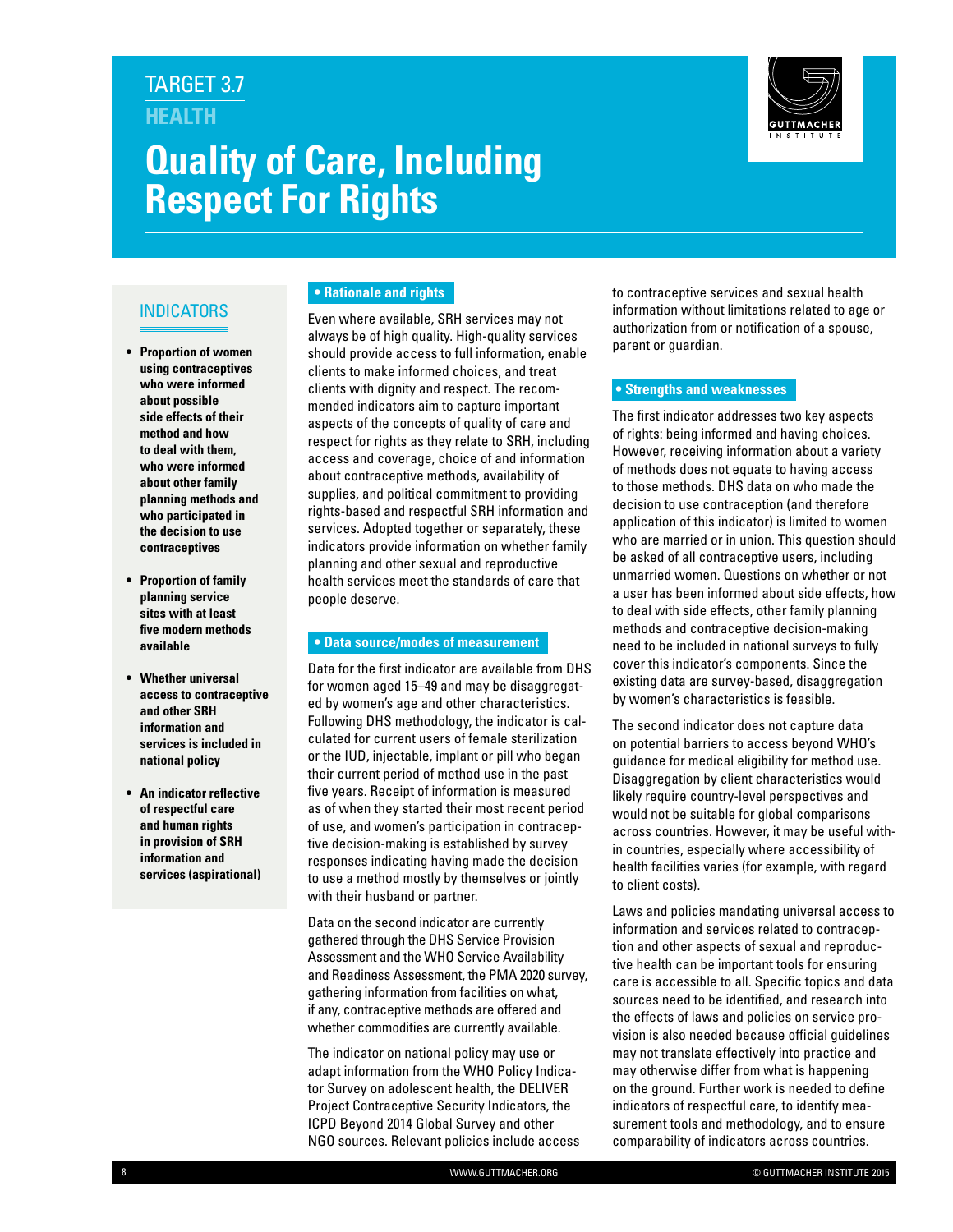# **Prevention of Sexually Transmitted Infections**



#### **INDICATORS**

- **• Proportion of females who have received the recommended number of doses of human papillomavirus (HPV) vaccine prior to age 15**
- **• Country includes HPV vaccination in its vaccination program**

#### **• Rationale and rights**

According to WHO, eight infections account for the majority of the total burden of disease attributable to STIs.<sup>10</sup> These include four curable, bacterial STIs (chlamydia, gonorrhea, syphilis and trichomoniasis) and four incurable, viral STIs (HIV, herpes simplex virus type 2, hepatitis B and HPV). Nationally representative information on the incidence and prevalence of STIs other than HIV is extremely limited in most countries because of a lack of routine and full surveillance. Proposing a robust STI indicator on a non-HIV STI is therefore difficult. However, data are available which allow the global public health community to track rollout of vaccines which can prevent HPV.

HPV can cause cervical cancer, which is the second most common cancer among women living in less developed regions.<sup>11</sup> Indicators on HPV vaccination address this major public health burden, while incorporating a focus on youth (WHO recommends initiation of HPV vaccination at age 9–13, prior to becoming sexually active<sup>12</sup>) and a focus on the importance of access to preventive services.

Adolescents have the right to health information and services that will protect their sexual and reproductive health. Preventive health measures, like the HPV vaccine, should be provided without discrimination.

#### **• Data source/modes of measurement**

Data for both of these indicators are collected through the yearly WHO-UNICEF Joint Reporting Form, which is completed by ministries of health in all UN member states. Vaccine doses vary depending on country guidelines. WHO currently recommends two vaccine doses, while some countries recommend three.<sup>12</sup>

#### **• Strengths and weaknesses**

These indicators would measure progress in rolling out HPV vaccination globally. The indicators indirectly offer insight into progress on STIs, prevention among youth, vaccinations, reinforcing adolescent health and access to services, and the integration of sexual and reproductive health services into other health areas. A country may have a policy to integrate HPV into its vaccination program without that necessarily translating into actual practice at the facility or client level. The indicator on proportions of females covered can shed light on implementation, as well as provide a public health measure of vaccination coverage. Because HPV vaccination programs are still nascent in many countries and because this topic was only recently introduced into WHO-UNICEF vaccination monitoring, the extent and quality of reporting across countries has yet to be determined.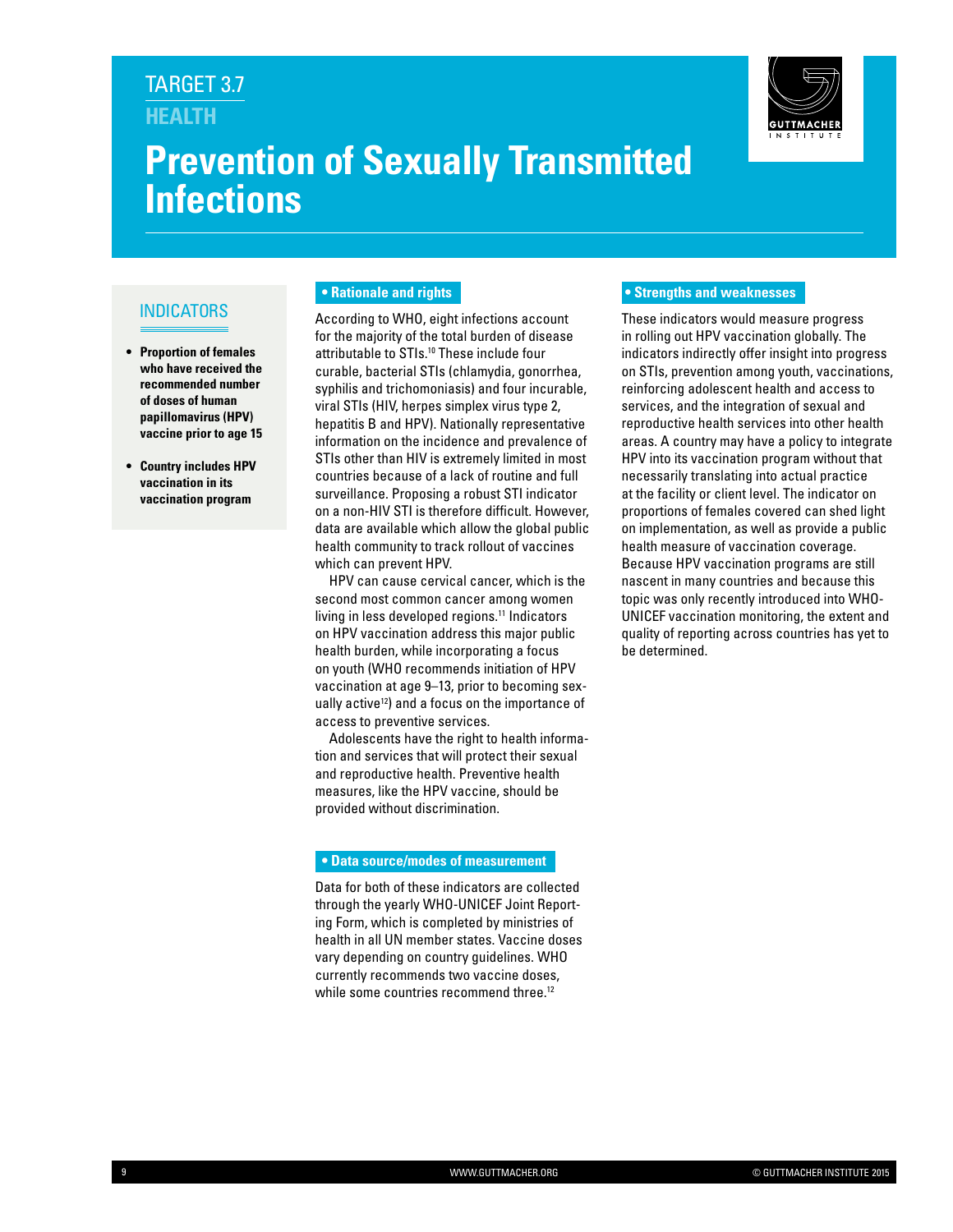

# **Abortion**

#### INDICATORS

- **• Proportion of health facilities that provide care for complications related to unsafe abortion or, where it is not against the law, that provide safe abortion (aspirational)**
- **• Grounds under which induced abortion is legal**
- **• Number of unsafe abortions per 1,000 women aged 15–44 (or 15–49) (aspirational)**

#### **• Rationale and rights**

Induced abortion is a key sexual and reproductive health service. Every year more than 80 million women have unintended pregnancies and about 40 million of these women chose to have abortions.14 Half of this group (20 million women) have an abortion that is unsafe—that is, performed by people lacking the necessary skills or in an environment that does not meet minimum medical standards, or both.15 Availability of safe abortion services and postabortion care is vital in addressing the health needs of women around the world, and it is called for in many global and regional UN documents, including the  $ICPD$ ,<sup>1</sup>  $ICDP+5$ ,<sup>16</sup> ICPD Beyond 2014 Global Report,<sup>17</sup> Beijing Platform for Action,<sup>18</sup> Beijing +5,<sup>19</sup> the Maputo Protocol,<sup>20</sup> the Convention on the Rights of the Child21 and the Committee on the Elimination of Discrimination Against Women.<sup>22</sup> Despite this, data on the provision and incidence of abortion and postabortion care are unavailable for many countries, especially those where abortion is most likely to occur in unsafe conditions.

#### **• Data source/modes of measurement**

Data on the rate of unsafe abortions and the proportion of health facilities providing care for complications of unsafe abortion are limited to special studies in select countries and regional modeling estimates. Countries where abortion is legally permissible may have information on abortion provision from administrative records. Data on the grounds under which abortion is legal is compiled by the UN Population Division and by NGOs covering national laws and policies.23

#### **• Strengths and weaknesses**

Collection of comprehensive data on both safe and unsafe abortion is important to understanding the full scope of sexual and reproductive health issues across the globe. Because of political sensitivities and restrictions on the availability of services in many countries, collection of accurate information on this commonly performed procedure is challenging but will be important in assessing the impact of laws and policies related to SRHR.

Questions about provision of abortion and postabortion care services need to be included in facility-level surveys, and such surveys need to be conducted in more countries. Careful assessment of reporting quality will be needed, especially in countries where abortion is highly stigmatized. The definitions of safe and unsafe abortion are currently being assessed for revision by WHO. Data on levels of unsafe abortion are generally available only from special studies. Major investments in the collection of these data at the country level will be necessary for this indicator to be technically adequate. A common definition of categories for the grounds under which induced abortion is legal needs to be identified to ensure comparability of the law and policy indicator across countries.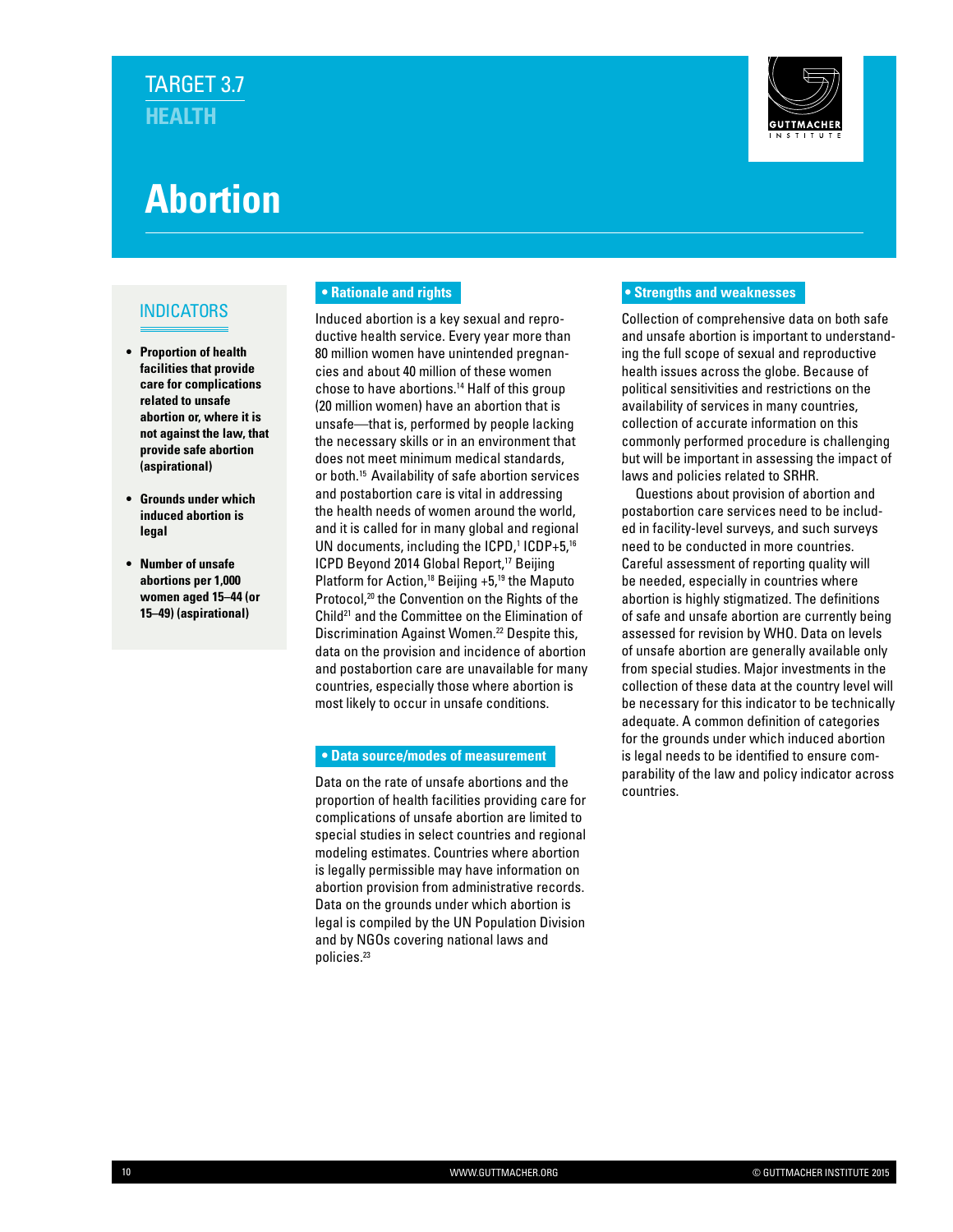### **EDUCATION** TARGET 4.7



# **Comprehensive Sexuality Education**

#### INDICATORS

**• Proportion of schools that serve students in the age range of 12–17 in which comprehensive sexuality education is available (aspirational)**

#### **• Rationale and rights**

Sexually active young people face many challenges, including a high risk of unintended pregnancy, HIV and other STIs.<sup>3,7</sup> Comprehensive sexuality education can educate young people on gender, SRHR, HIV, violence prevention, interpersonal relationships, empowerment, sexual orientation and identity diversity, and help them make informed decisions on healthy, responsible behaviors and mutually protective relationships. Having access to accurate, evidence-based, age-appropriate information and education on such topics is a right all young people should be able to enjoy.

Some reviews suggest that comprehensive sexuality education can be effective at improving sexual health knowledge and reducing self-reported risky sexual behaviors, although evidence for its impact on measurable outcomes (such as unintended pregnancy or STIs) is less robust and harder to measure.<sup>24</sup> However, mounting evidence suggests that comprehensive sexuality education programs using an "empowerment approach" can have a beneficial impact on reducing undesirable sexual health outcomes.

This indicator on comprehensive sexuality education coverage would apply only to in-school youth; an indicator on SRHR knowledge has also been proposed to complement this indicator and to measure SRHR knowledge among all young people, including out-of-school youth. Together, these indicators will provide a picture of SRHR information levels across all adolescents. There is no standard definition of comprehensive sexuality education, and programs' content, delivery mechanisms, and frequency and duration of instruction are typically left to the discretion of individual communities and schools. Yet despite the lack of global agreement on a definition, it is important that comprehensive sexuality education be embraced and supported at both global and national levels.

#### **• Data source/modes of measurement**

This indicator is aspirational, and relevant data sources are extremely limited. Although direct measurement of comprehensive sexuality education is very difficult, school-based surveys and the UNESCO Sexuality Education Review and Assessment Tool can provide some data, specifically on HIV prevention and sexuality education at primary and secondary schools.

#### **• Strengths and weaknesses**

This indicator would measure the implementation of comprehensive sexuality education in a comparable way across all countries. Because comprehensive sexuality education is not globally defined and interpretation of the term remains varied, the proposed indicator will be difficult to measure. If it is created as a composite, it may be difficult to ensure that all components of "comprehensive" are adhered to.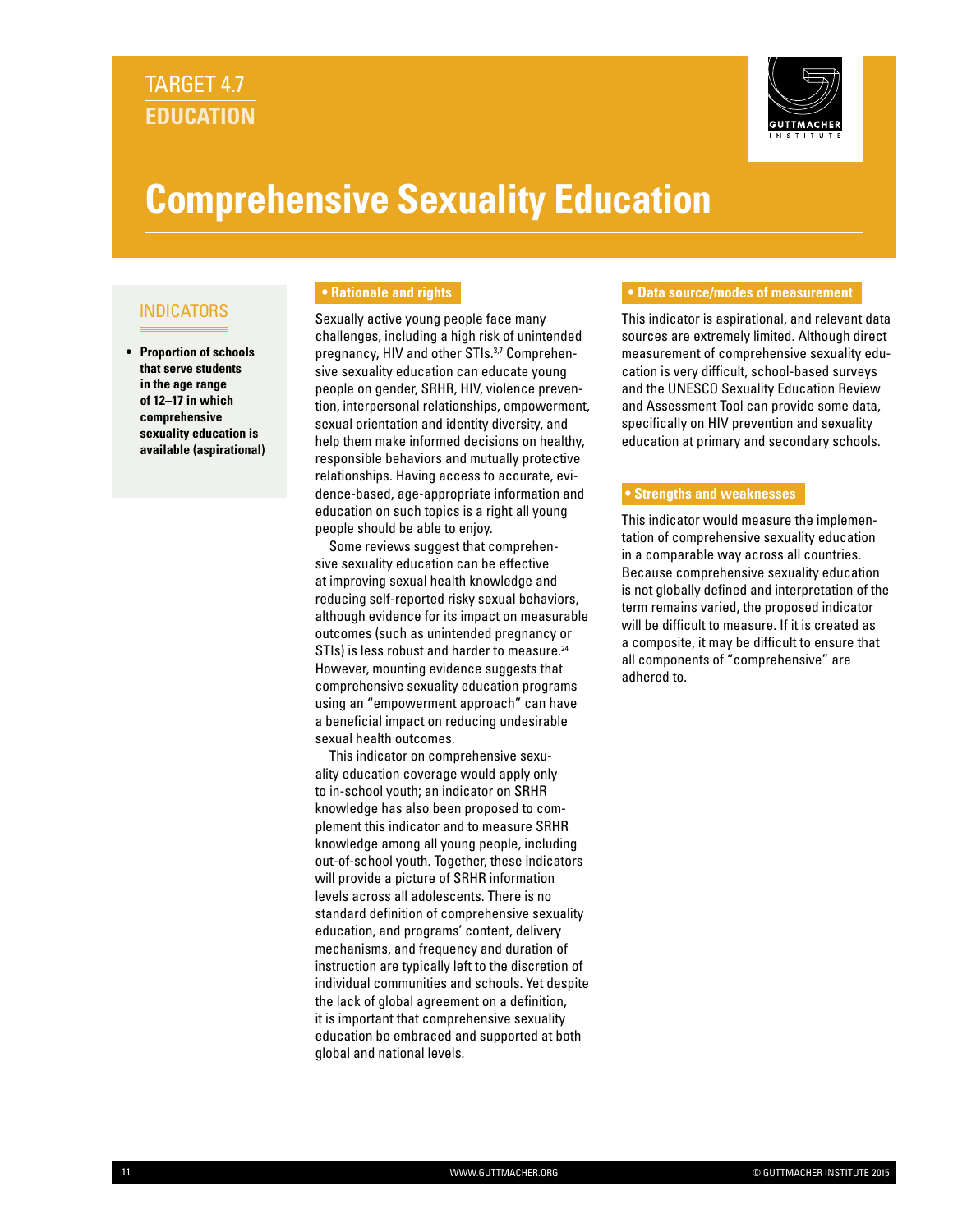## **GENDER EQUALITY** TARGET 5.6



# **Gender Equality in SRHR**

#### INDICATORS

- **• Respect for women's sexual autonomy within marriage**
- **• Whether universal access to contraceptive and SRH information and services is included in national policy**

#### **• Rationale and rights**

Lack of gender equality affects almost every facet of life for women and girls around the world and leads to the denial of their full participation in society, including making health decisions, gaining access to education and job markets, and managing finances. The gender indicators proposed here continue the work of the 1994 ICPD, recognizing gender equality and SRHR as key factors in development and the promotion of positive health outcomes for women and girls. Because SRHR is intrinsically linked to gender, it is important that SRHR indicators are included in discussions around gender and that gender is considered a part of health agendas.

The first of the proposed indicators measures the percentage of women and of men who agree to both of the following statements from the DHS:

- A wife is justified in refusing to have sex with her husband when she knows he has sex with other women
- A wife is justified in asking to use a condom during sex if she knows her husband has a disease that she can get during sexual intercourse

This indicator measures the societal attitudes of men and women and their beliefs about women's autonomy in marriage. The other recommended indicator measures national policies supporting access to sexual and reproductive health information and services, which reflects the rights of accessibility and informed decision-making.

#### **• Data source/modes of measurement**

Data for the indicator on respect for women's sexual autonomy are available from the DHS and currently measured for women aged 15–49 and for men aged 15–59. The questions used in this indicator would need to be included in other national surveys to cover a larger number of countries. For the policy indicator, some data may be collected or could be adapted from official records, the WHO Policy Indicator Survey on adolescent health and the USAID DELIVER Project Contraceptive Security Indicators.

#### **• Strengths and weaknesses**

The indicator on women's sexual autonomy gauges social attitudes among both men and women about women's autonomy in marriage. Data on such attitudes may help in understanding behaviors and in assessing the scope of future support for policy and legal changes advancing women's rights. Because these questions are collected through population-based surveys, they can be disaggregated for many population subgroups.

The indicator on national policy examines legal and regulatory frameworks that guarantee the right to access information, education and services that are confidential and free from discrimination and abuse. It will be necessary to construct an indicator that covers these concepts in a comparable way across countries. The existence of a policy does not necessarily reflect women's status and autonomy and may mask limitations in access to services and information, especially for traditionally underserved populations such as single women, adolescents and individuals living with HIV.

Other indicators on women's autonomy and decision-making in relation to sexual and reproductive health have been proposed by UNFPA and UN Women and are listed below; they differ in that they focus on behavior, rather than attitudes, but they are broadly consistent in aim with the recommended indicators above.

- Percentage of women aged 15–49 who make their own sexual and reproductive decisions (aspirational)
- Proportion of countries with laws and regulations that guarantee all women and adolescents access to sexual and reproductive health services, information and education

The first proposed UNFPA/UN Women indicator would use DHS data on women's reported ability to say no to sexual intercourse with their husband or partner and on whether women were main or joint participants in decisions about the use of contraception. A third component of this measure, whether a woman can make a decision about sexual and reproductive health care for herself, awaits the development and evaluation of a new question that can be included in DHS, MICS and other national surveys.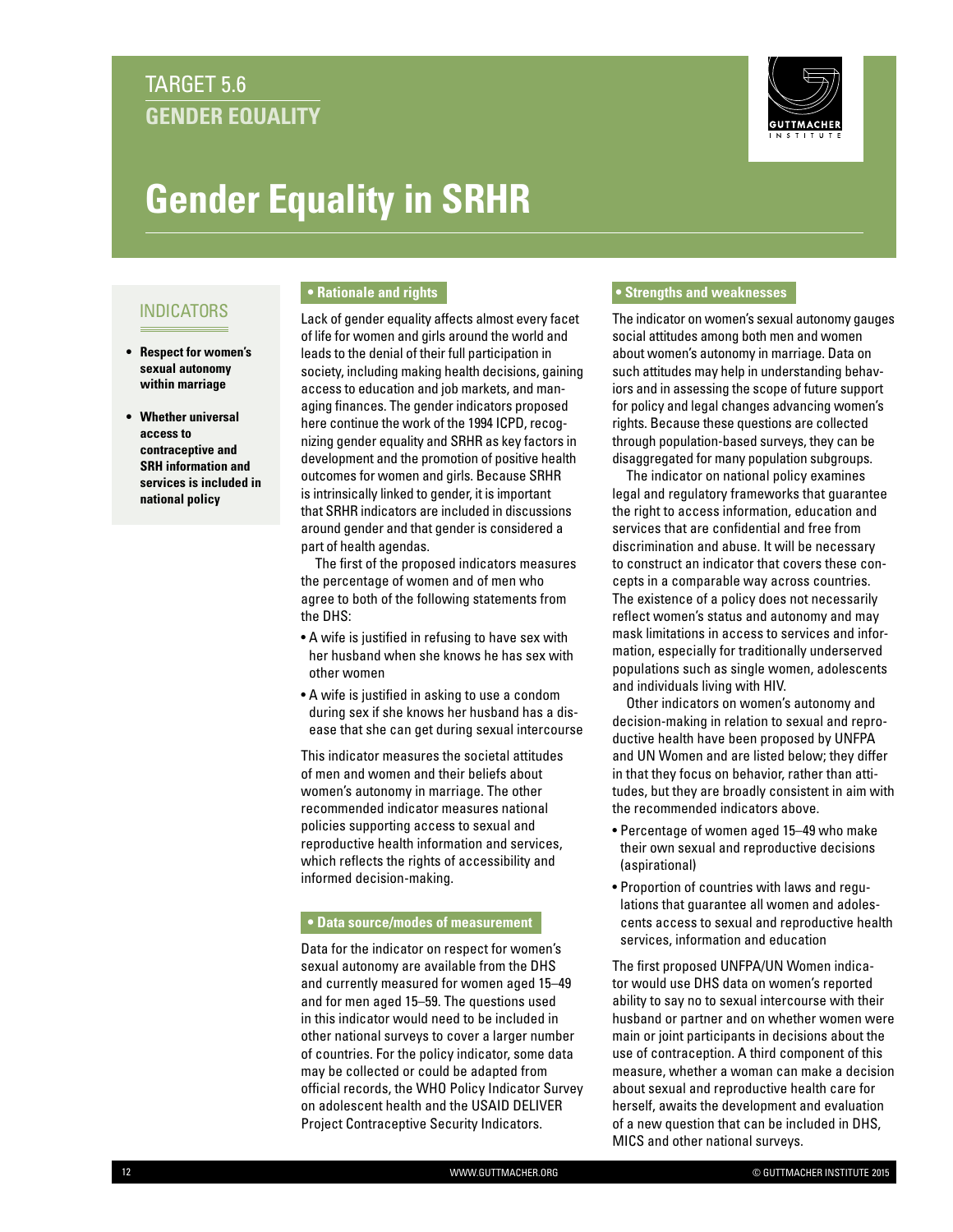

#### **Acknowledgments**

This report was written by Sneha Barot, Susan Cohen, Jacqui Darroch, Alanna J. Galati, Chelsea Polis, Susheela Singh and Ann M. Starrs, and it was edited by Haley Ball; all are of the Guttmacher Institute.

The authors acknowledge the contributions of many individuals, organizations and agencies to this document. The following individuals provided valuable input on the development of the recommended indicators: Malyn Ando and Sivananthi Thanenthiran, Asian-Pacific Resource and Research Centre for Women; Christina Wegs, CARE; Amanda McRae, Center for Reproductive Rights; Trevor Croft and Jose Miguel Guzman, ICF International; Elizabeth Arlotti Parish and Caitlin Shannon, EngenderHealth; Yvonne Bogaarts and Patrizia Pompilii, EuroNGOs; Amy Boldosser-Boesch, Family Care International; Ana Langer, Harvard School of Public Health; Maria Jose Alcala, High Level Task Force for ICPD; Rachel Oostendorp and Teresia Otieno, International Community of Women Living with HIV; Heather Barclay, An Huybrechts and Flor Hunt, International Planned Parenthood Federation; Francoise Girard and Shannon Kowalski, International Women's Health Coalition; Barbara Crane, Ipas; Mina Barling and Sruthi Chandrasekaran, Marie Stopes International; Jotham Musinguzi, Partners in Population and Development; Kadi Toure, Partnership for Maternal, Newborn & Child Health; Aoife NicCharthaigh, Plan UK; Zara Rappaport, Plan International; Nicole Haberland, Population Council; Madeleine Short Fabic, USAID; Dana

Aronovich, USAID Deliver Project, John Snow, Inc.; Shiza Farid, UN Foundation; Alfonso Barragues, Laura Laski, Zoe Matthews, Luis Mora and Lily Telepassy, UNFPA; Sian Curtis, University of North Carolina Gillings School of Global Public Health; Susan Papp, Women Deliver; and Paul Bloem, Venkatraman Chandra-Mouli, Beverly Jane Ferguson, Michelle Hindin, Rajat Khosla and Lale Say, WHO.

The Guttmacher Institute would also like to acknowledge these additional participants of the global consultation meetings held in January, February and April 2015, and at the EuroNGOs meetings in Madrid in 2014 and Brussels in 2015: Nicole Bjerler and Camille Pesava, Amnesty International; Catherina Hinz, Deutsche Gesellschaft für Internationale Zusammenarbeit; Irina Saal, Deutsche Stiftung Weltbevölkerung; Gita Sen, Development Alternatives with Women for a New Era; Felistah Mbithe, Fortress of Hope; Cecilia Senoo, Hope for Future Generations, Society for Women and AIDS in Africa; Sophie Brion and Marvelous Muchenje, International Community of Women Living with HIV; Edwinah Orowe, Alison Marshall and Patricia Da Silva, International Planned Parenthood Federation; Adrienne Germain and Sarah Gold, International Women's Health Coalition; Leila Darabi and Jenny Vanyur, Planned Parenthood Federation of America; A. Tianna Scozzaro, Population Action International; Heather Clark, Population Council; Marisa Viana, RESURJ; Lara van Kouterik, Simavi; and Tesmer Atsbeha, Somali Cerise and Elena Kudravtsera, UN Women.

*This document was made possible by grants from The William and Flora Hewlett Foundation and the John D. and Catherine T. MacArthur Foundation.*